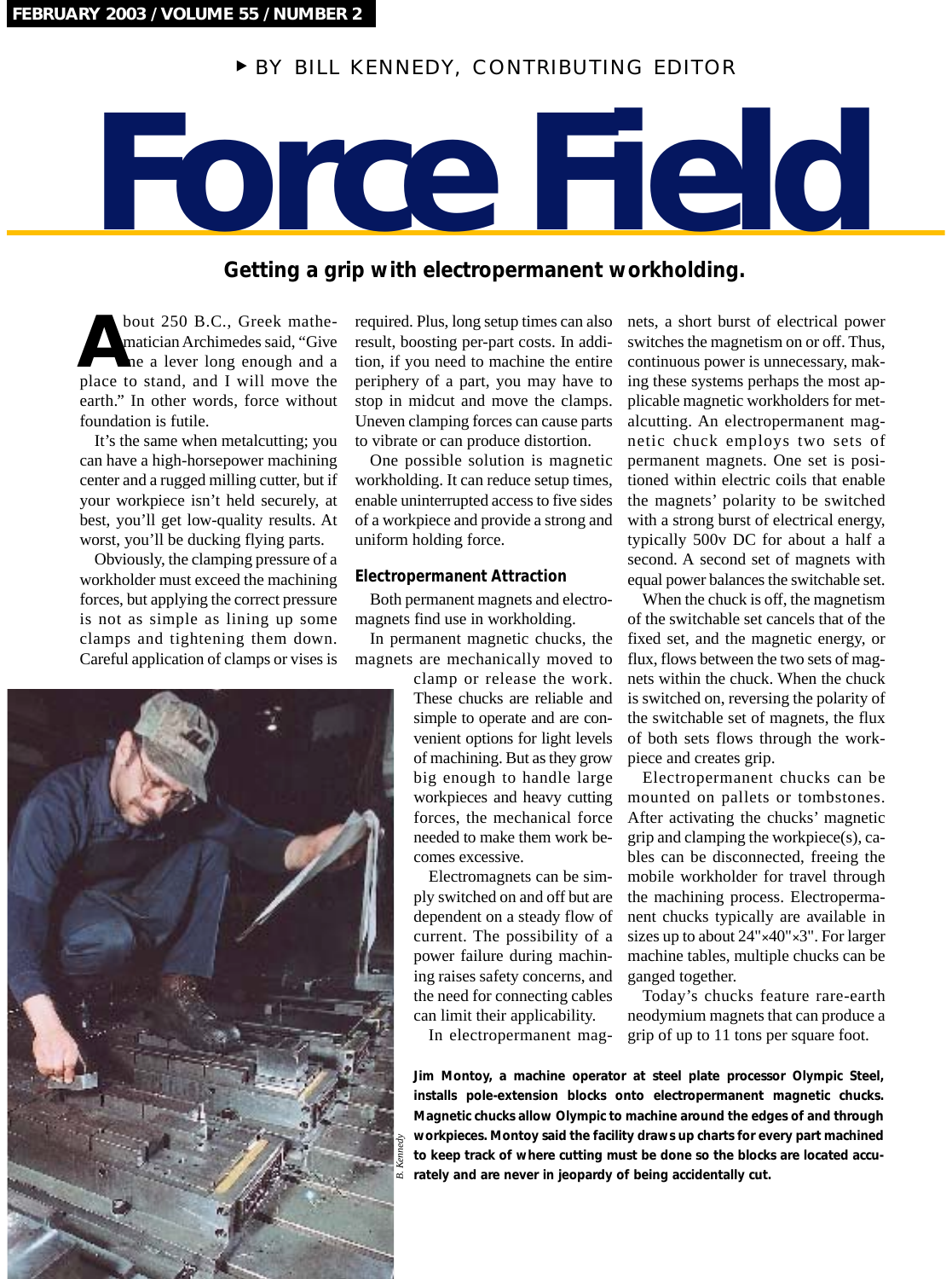### **Grasping Solutions**

Tom Neil, operations manager at the Chambersburg, Pa., steel plate processing facility of Olympic Steel Inc., first looked at magnetic workholding when problems arose in the machining of flat steel end plates for asphalt rollers. The circular plates are 1.25" thick and 62" in diameter with a 24"-dia. hole in the center. Olympic mills and chamfers the circumference of the parts to prepare them for welding. The job is done on a custom-built, bridge-type machining center, which has 100"✕200" travel and features a 25-hp head.

At first, Olympic employed a series of conventional bolt and rocker clamps around the periphery of the part, but that arrangement required repeatedly stopping the cut, climbing up on the machine and moving the clamps. "It took a lot of time and was tough on your back," said operator Jim Montoy.

To save time, Olympic made a bar clamp to grip the plate by its center hole. That eliminated in-process clamp changes, but another problem arose: vibration and tool chatter, especially with the 45° milling cutter used to create the chamfer.

After seeing magnetic workholding in use at a customer's shop, Neil installed six magnets from WEN Technology Inc., Raleigh, N.C., grouping them in three sets of two and positioning them in one quadrant of the machine table. Clamping the plate now involves simply placing it on the magnets with a forklift and pushing the button to activate the magnets.

"We easily cut our setup time in half." Neil said.



**Pole extensions lift a workpiece off a magnetic chuck to provide clearance for through-drilling, edge milling, facemilling and back machining.**

In addition, the magnetic workholding provides grip sufficient to enable the facility to increase cutting speeds and feeds by 30 percent.

Olympic's flat-rolled products often require edge finishing, drilling and tapping. To gain access to the edge of the plates and permit through-drilling, the shop employs 2"-high steel blocks that act as extensions of the magnets' poles. The poles are topped with rails that are drilled with a series of holes. The blocks have pins that drop into the holes. When the magnets are turned on, the extensions are locked in place.

The blocks raise the plates and permit milling around their edges. Where through-drilling is required, blocks are removed to create clearance.

Where appropriate, Olympic also uses larger blocks at points around the plates' peripheries to locate them in the X and Y axes.

### **Flat-Out Grip**

A magnetic chuck produces a broad

and strong area of grip. If a workpiece is bowed to start and somewhat flexible, a magnetic chuck can pull it flat. For Olympic Steel's Neil, that's an advantage. "We've had instances where, for one reason or another, we've had slight bows in parts after they've gone through our burning operation. We put them on the magnet, and it sucks them down tight. It's powerful enough that it will pull the bow right out of the part. When we're finished machining, we let it go and the bow comes back. We then straighten the part out in a press. We gain because we're not machining it bowed."

However, not every part benefits from being pulled flat. Asymmetrical parts need asymmetrical support. The answer is adjustable, or self-shimming, pole extensions. These are basically solid extensions sliced in half at a 45° angle and held together with springs. After a workpiece is located on the chuck by three solid extensions, the self-shimming extensions can com-



*WEN Technology* **VEN** Technology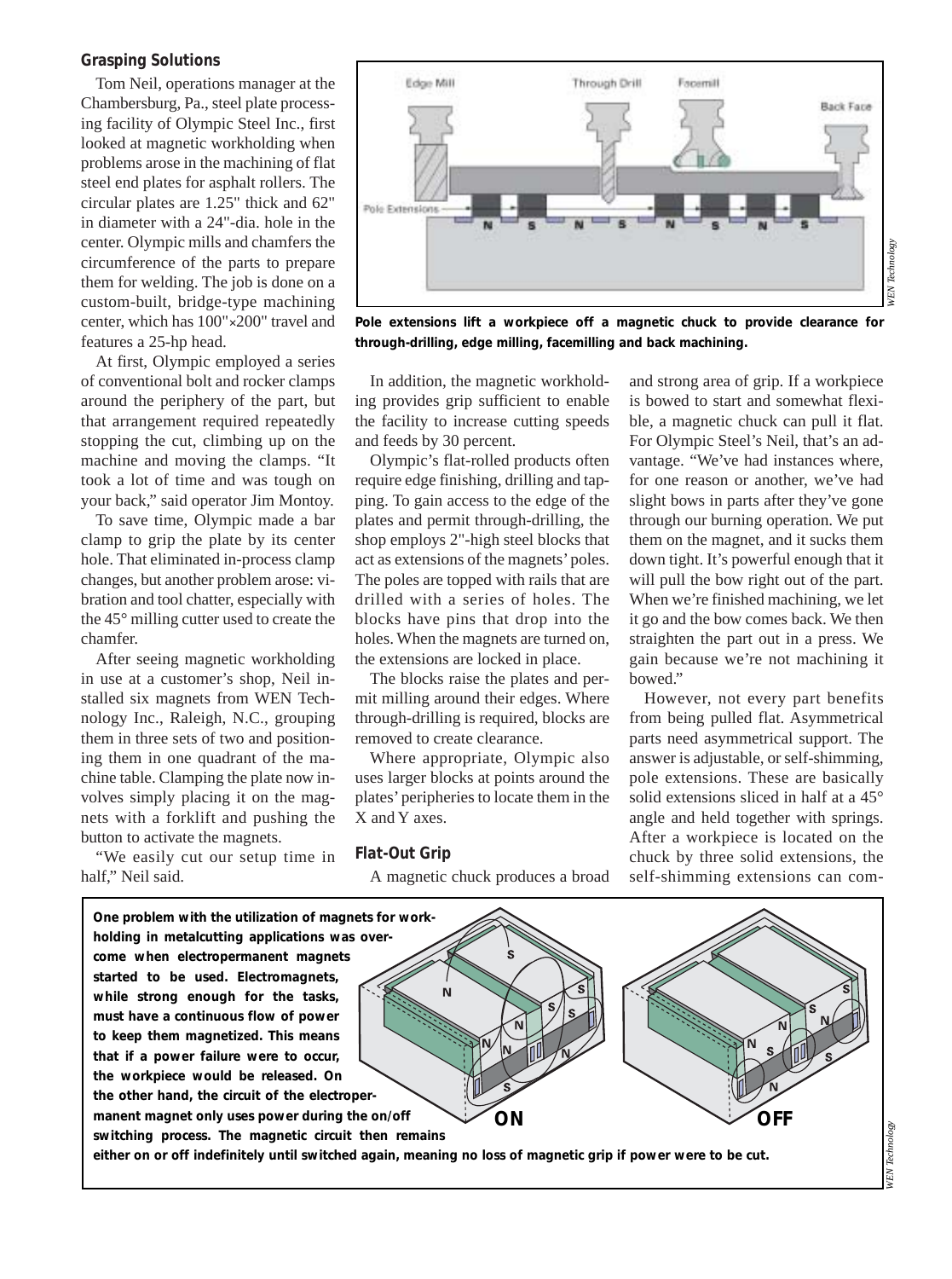press or be lifted (by the magnetic force) to maintain contact with uneven surfaces. When the magnetic chuck is switched on, the workpiece and extensions become a solid unit.

Thornton Industries Inc., Albion, Pa., machines multiton steel parts for the forge industry. The company employs magnetic workholding from Tecnomagnete Inc., Troy, Mich., to hold both new and rebuilt parts on horizontal boring mills.

President Matt Thornton said, "Sometimes we have parts that have been rebuilt and welded, and the plates have warped. The only way to hold them on a magnet is to have self-shimming pole extensions that compensate for the warpage and for the small amount of weld that's above the surface."

Self-shimming extensions permit multiple operations to be completed in one fixturing, which can help maintain consistent surface finishes.

Thornton Industries works at tolerances typically in the 0.002" to 0.005" range. "We worry about flatness and perpendicularity of bores," Thornton said. "There, the magnets are definitely an advantage, because, depending on how much pressure you put on the part, if you have to rechuck it to skim another portion of the plate, it never winds up in the same spot. The part moves. You have a hard time matching surfaces."

### **Limits to Its Grasp**

Paul Van Every, regional sales manager for Tecnomagnete, readily admits a magnet has drawbacks. "There are times when it doesn't work."

Like on nonferrous parts. A magnetic chuck is worthless for directly holding a plastic or aluminum workpiece.

However, nonferrous workpieces can be clamped in vises or other fixtures that can in turn can be clamped to the machine bed with magnets, resulting in decreased setup times and enabling multiple parts to be machined at one chucking.

Meanwhile, different ferrous alloys exhibit different magnetic characteristics.

Because of their high iron content, "hot-rolled and cold-rolled steels are the best," said John Knight, sales representative for O.S. Walker, Worcester, Mass. As alloying additions reduce the percentage of iron, "each material after that is going to have some reduction in holding power," he added.

John Powell, president of WEN Technology, said there is a limit to every material's susceptibility to magnetic attraction. Cast iron is less magnetic than steel, because there are flakes of carbon in it. It's more like a sponge than it is like a block of steel, Powell said.

Stainless steel, with higher chromium content, is also less magnetic than plain steels.

Magnetic chuck providers recommend numerous ways to compensate for the lower holding forces for various alloys, such as the use of stops on the chuck face and utilizing higher machining speeds and lower chip loads.

Workpiece size has a large bearing on successful application of magnetic workholding. Basically, the bigger, smoother and thicker the workpiece, the better.

Van Every said, "The rule of thumb is, if the part fits in your pocket, buy a vise." But he added that there are ways to magnetically hold even small parts, and the effort can be worthwhile, considering the potential for savings in setup time.

## **The following companies contributed to this article:**

**Olympic Steel Inc.**  (800) 475-3040 www.olysteel.com

**Tecnomagnete Inc.** (248) 577-5959 www.tecnomagnete.com

**Thornton Industries Inc.** (814) 756-3578

**O.S. Walker** (800) 962-4638 www.clampingmagnets.com

**WEN Technology Inc.** (919) 954-1004 www.wenmag.com



**A rolled-steel workpiece held by a magnetic chuck is machined at Olympic Steel.**

Thornton concurred. He said one way to magnetically hold a smaller part is to surround it with a larger one that locks it in place. "Or, if it's a repeat part, you can machine into solid pole extensions and create a 'nest' that you can drop the piece into," he said. "When you turn the magnet on, the nest holds the part in place."

The more part surface area there is to contact with the magnetic chuck, the stronger the grip will be. Thus, the large, flat steel plates Olympic machines are excellent candidates for magnetic workholding.

Thornton Industries must deal with more variances. "We have some parts where one side has a good area to cover the magnets, but when you flip them around, there's a bunch of obstructions in the way," Thornton said. "There is no way to really use a magnet to hold on to them properly. So we'll get some clamps up there, too."

"Remember, there is a limitation to magnetism's affect on a material," Powell said. "At some point, when the workpiece gets so thin that there's no more room to hold all the magnetism, funny things start to happen. First, you will notice that the chips on the top of the workpiece will start to stick. Next, the holding power will go down. Hold